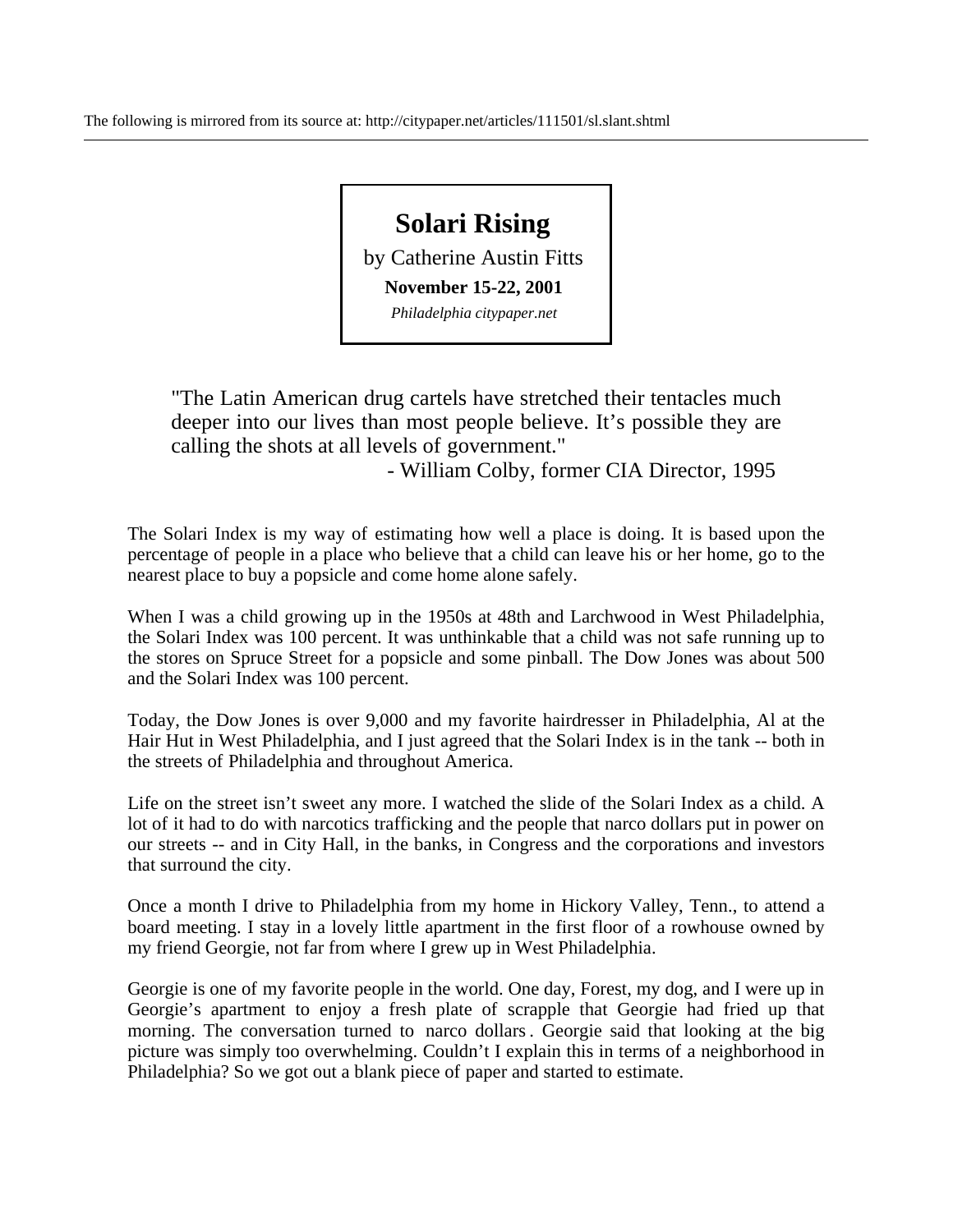We assumed that two or three teenagers on a Philadelphia street corner dealing drugs could theoretically do \$300 a day of sales each and work 250 days a year. We guessed that their supplier got 50 percent, and maybe ran his net profits of \$100,000 through a local fast-food restaurant that was owned by a publicly traded company. Assuming that company had a stock market value of 20-30 times its profits, a handful of teenagers could generate approximately \$2 million to \$3 million in stock market value for a major corporation, not to mention a nice flow of deposits and business for the Philadelphia banks and insurance companies.

OK, that is what a handful of kids can do. Let's look at all the organized crime profits, narcotics trafficking and everything else. If the Department of Justice is correct about \$500 billion to \$1 trillion of annual money laundering in the U.S., then about \$20 billion to \$40 billion is a reasonable estimate for what should move annually through the Philadelphia Federal Reserve district.

Assuming a 20-percent margin for organized-crime profits and a 20-times multiple on the stock of the companies being used to launder the money, the stock market value that could potentially be "addicted" to organized crime profits flowing through the Philadelphia area from \$20 billion to \$40 billion in narco- and organized-crime revenues could be as much as \$160 billion. If you add all the things you could do with debt and other ways to increase the multiples, you could get that even higher, say \$250 billion.

Imagine what would happen if all these teenagers in the Philadelphia area stopped taking and dealing drugs? Now do you understand what Philadelphia mothers and dads are up against when they try and make sure their children are safe?

Last summer, I made a presentation called "How the Money Works on Organized Crime" to a wonderful group of about 100 people at an annual conference for a spiritually focused foundation in Philadelphia. This is a group committed to contributing to the spiritual evolution of our culture.

After about an hour walking through the various profits generated by narcotics trafficking, financial fraud and other types of organized crime, as well as the intersection of this money with the stock market and campaign fundraising, I asked the group what would happen to the stock market if we decriminalized or legalized drugs?

The stock market would crash, they said.

What would happen to financing the government deficit if we enforced all money-laundering laws? Since most bank wire transfers are batched and run through the New York Federal Reserve Bank, this should not really be that hard, right?

Their taxes might go up. Worse yet, their government checks might stop, they said.

I then asked them to imagine a big, red button at the front of the lectern.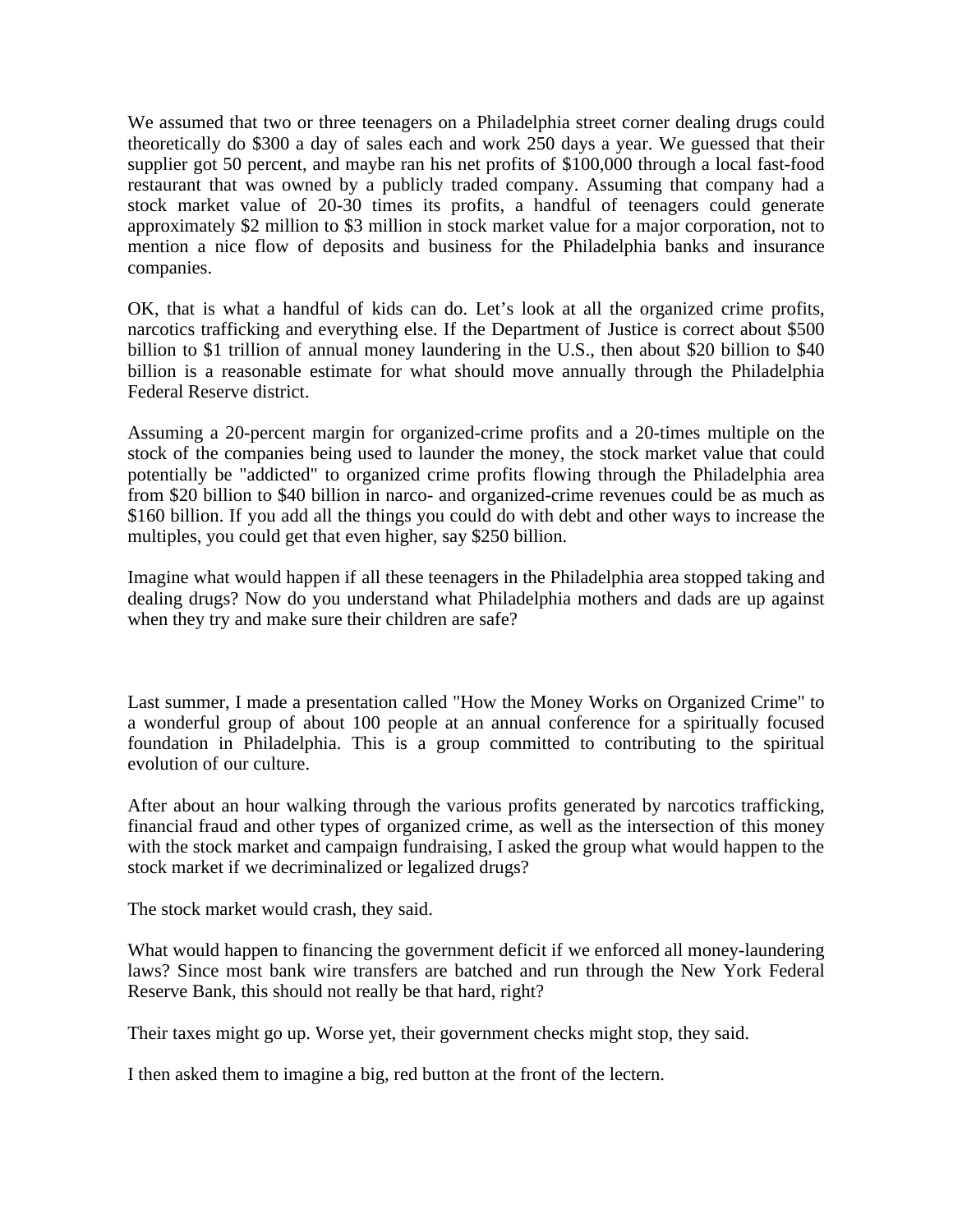By the power of our imaginations, if they pushed that button they could decriminalize narcotics trafficking or whatever actions were necessary to stop organized crime and stop all money laundering in the United States.

Who would push the button?

It turns out that in an audience of approximately 100 people committed to spiritually evolve our society, only one person would push the button.

Upon reflection, 99 would not. I asked why. They said that if they pushed the button, their mutual funds would go down and their government checks might stop. I commented that what they were proposing is that an entire infrastructure of people continue to market narcotics to their children and grandchildren to ensure that their mutual and pension funds stay high in value.

They said, yes, that was right.

Which is why I say that America is not addicted to narcotics as much as it is addicted to narco dollars.

Can we face our addiction to narco dollars? Can we do it in a way that entrepreneurs like me can build successful businesses and transactions that profit from getting the Solari Index and the Dow Jones Index to go up together while getting debt to go down?

It's quite possible. Helping the Solari Index rise back to 100 percent is the biggest capital gains opportunity in the Philadelphia area, on real estate as well as what is possible from re-engineering government investment and pooling small-business equity in a manner that provides competitive access to the stock market. Generations of accumulated narco dollars could do very well investing successfully in such a capital gains opportunity.

The creation of a solari, a local knowledge manager/databank that publishes neighborhood financial statements and information and tracks the Solari Index in your place, can make it possible for your neighborhood to create pools of private equity that could channel capital to the profitable opportunities in your area. That is a lot of capital that local entrepreneurs can use to create jobs and to build their businesses -- even start new ones.

It's time to face our addiction to narco dollars and to grapple with how to reverse our incentive systems. It is time to figure out how publicly traded companies and our banks and insurance companies can make more money from our kids succeeding than from them failing. Indeed, it can be done.

So here is my message on our addiction to narco dollars. Now that we have run the Solari Index down to near zero percent and increased our dependency on debt while fueling the rise of the Dow Jones about 20 times since I was a kid, the new opportunity is going to be the fortunes to be made on businesses and investment vehicles that fuel the Solari Index rising.